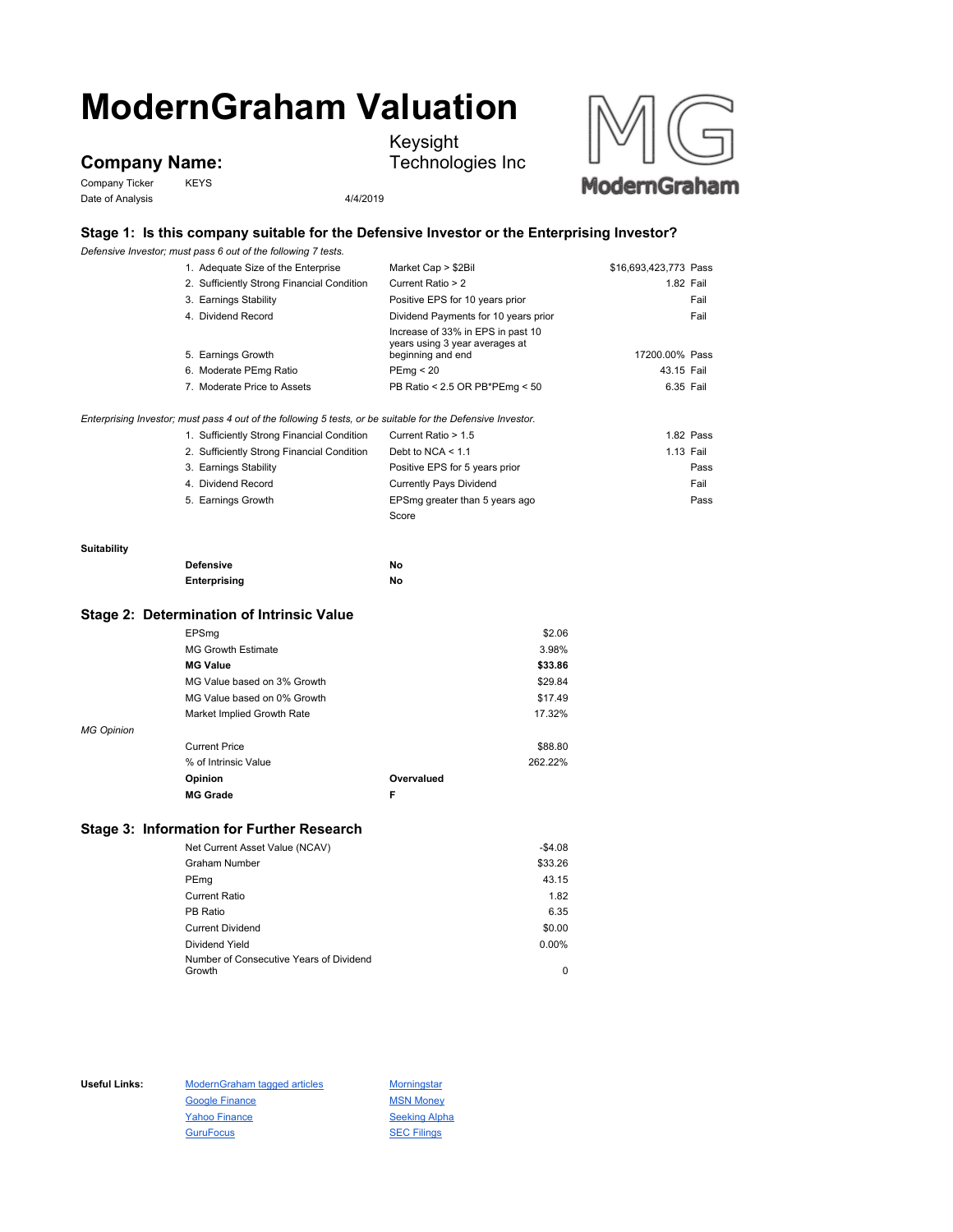| <b>EPS History</b> |        | <b>EPSmg History</b>                 |                 |
|--------------------|--------|--------------------------------------|-----------------|
| Next Fiscal Year   |        |                                      |                 |
| Estimate           |        | \$3.77 Next Fiscal Year Estimate     | \$2.06          |
| Oct2018            | \$0.86 | Oct2018                              | \$1.38          |
| Oct2017            | \$0.56 | Oct2017                              | \$1.62          |
| Oct2016            | \$1.95 | Oct2016                              | \$1.92          |
| Oct2015            | \$3.00 | Oct2015                              | \$1.63          |
| Oct2014            | \$2.35 | Oct2014                              | \$0.78          |
| Oct2013            | \$0.00 | Oct2013                              | \$0.00          |
| Oct2012            | \$0.00 | Oct2012                              | \$0.00          |
| Oct2011            | \$0.00 | Oct2011                              | \$0.00          |
| Dec2010            | \$0.00 | Dec2010                              | \$0.00          |
| Dec2009            | \$0.00 | Dec2009                              | \$0.00          |
| Dec2008            | \$0.00 | Dec2008                              | \$0.00          |
| Dec2007            | \$0.00 | Dec2007                              | \$0.00          |
| Dec2006            | \$0.00 | Dec2006                              | \$0.00          |
| Dec2005            | \$0.00 | Dec2005                              | \$0.00          |
| Dec2004            | \$0.00 | Dec2004                              | \$0.00          |
| Dec2003            | \$0.00 | Dec2003                              | \$0.00          |
| Dec2002            |        | \$0.00 Balance Sheet Information     | 1/1/2019        |
| Dec2001            |        | \$0.00 Total Current Assets          | \$2,544,000,000 |
| Dec2000            |        | \$0.00 Total Current Liabilities     | \$1,400,000,000 |
| Dec1999            |        | \$0.00 Long-Term Debt                | \$1,291,000,000 |
|                    |        | <b>Total Assets</b>                  | \$5,978,000,000 |
|                    |        | <b>Intangible Assets</b>             | \$1,775,000,000 |
|                    |        | <b>Total Liabilities</b>             | \$3,320,000,000 |
|                    |        | Shares Outstanding (Diluted Average) | 190,000,000     |